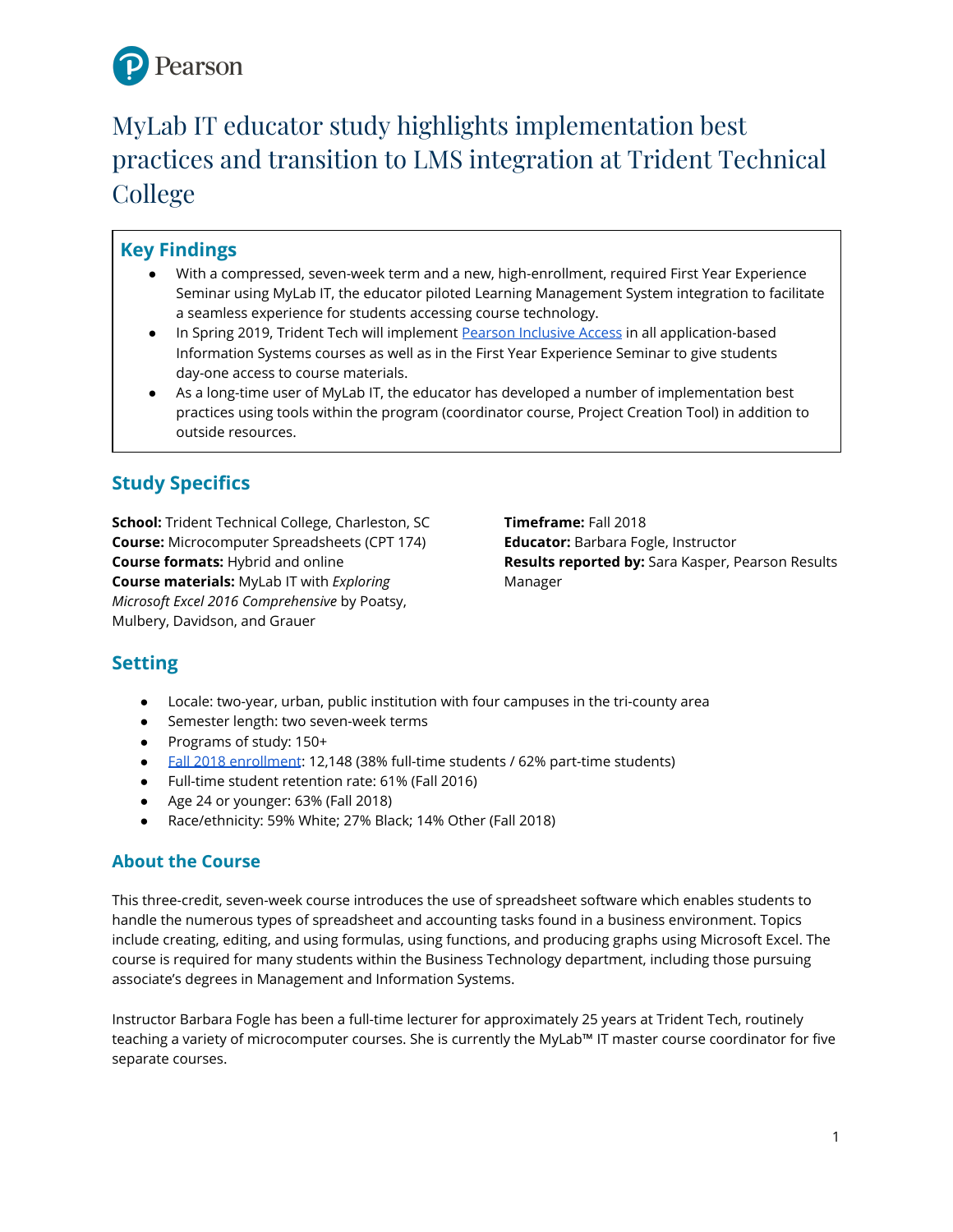

# **Challenges and Goals**

MyLab IT has been in use at Trident Tech since 2010 in a handful of Information Systems courses, but due to the recent creation of a high-enrollment, required First Year Experience Seminar [\(IDS 109\)](https://www.tridenttech.edu/coursecatalog2018/Course%20Descriptions/IDS/IDS%20109%20First%20Year%20Experience%20Seminar.html) covering topics of technology literacy through MyLab IT, Fogle realized there was a need for Learning Management System (LMS) integration. Trident Tech's compressed semester of two seven-week terms makes it imperative for students to have a seamless experience accessing their course technology and waste no time logging in to begin their coursework. With [LMS integration,](https://www.pearsonmylabandmastering.com/northamerica/myitlab/educators/support/lms-integration-services/index.html) students access MyLab IT through D2L (the LMS at Trident Tech), with a single sign-on. Additionally, grades easily transfer from MyLab to the LMS and do not have to be manually entered by instructors.

Before launching LMS integration in the First Year Experience Seminar, Fogle piloted it in the Microcomputer Spreadsheets course (CPT 174) using MyLab IT in Summer 2018. The pilot was a success, and Fogle continued LMS integration in all sections for Fall 2018. Fogle has seen a noticeable difference — "Using LMS integration, students are ready to go from day one with fewer problems. With a seven-week term, students can't afford to have issues that put them behind a week, or even a few days."

LMS integration has benefited both students and instructors, and beginning in Spring 2019, Trident Tech will take things a step further by implementing [Pearson Inclusive Access](https://www.pearson.com/us/higher-education/products-services-institutions/inclusive-access.html)in all application-based Information Systems courses as well as in the new, required First Year Experience Seminar. Inclusive Access will provide immediate access to digital course materials on day one as well as direct billing of course materials to students' financial accounts.

"Using LMS integration, students are ready to go from day one with fewer problems. With a seven-week term, students can't afford to have issues that put them behind a week, or even a few days."

—Barbara Fogle, Trident Technical College

### **Implementation**

The hybrid Microcomputer Spreadsheets course meets once a week for three hours in a computer lab with the remainder of the course activities completed online. Attendance is not mandatory, but participation does count toward 10% of the course grade. Class time consists of lecture covering course concepts followed by hands-on completion of MyLab IT homework.

#### **Orientation quiz**

In order to build a strong foundation for working in MyLab IT, Fogle created an orientation quiz using students' frequently asked questions. The quiz must be completed before attempting any assignments; students have two attempts at completion and the highest score is recorded.

#### **MyLab IT**

In the abbreviated seven-week term, students are given approximately one assignment per week in MyLab IT.

● Skill-based **[Simulation Trainings](https://youtu.be/BfgaFSknuMs)** are completed first to assist students in learning Excel. They do not count toward the course grade, but a minimum score of 71% is required before students may attempt the summative Grader Project. Students have unlimited attempts at completion, and learning aids — Read, Watch, Practice — are made available. Fogle has found that many students will use the learning aid "Read" to link directly to the portion of the eText that discusses the content being covered at that time, rather than reading the text in advance.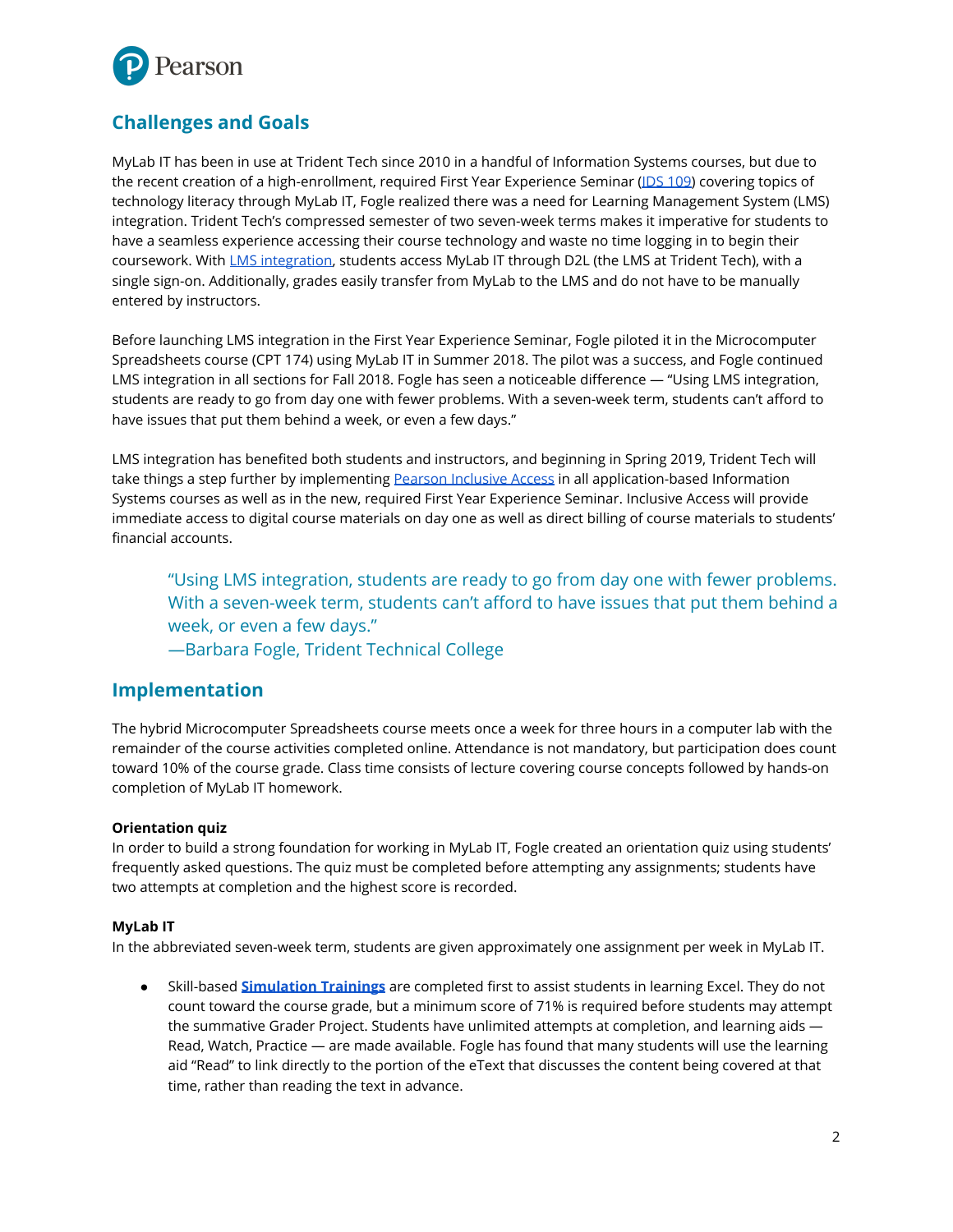

Fogle manually checks the gradebook to ensure students are achieving 71% or higher on simulations, but will soon be using sequential modules in MyLab IT to enforce the passing score. This will automate this process, as the Grader Project will not be made available to the student unless a passing score is achieved.

- **[Grader Projects](https://youtu.be/pvLGssCE_6I)** are scored; students have five attempts at completion with the highest score recorded. Multiple attempts allow students to improve their score while they continue to learn. A total of seven (7) Grader Projects are assigned. For hybrid students, Fogle goes over how to access the **[Grader Project Report](https://youtu.be/tzAHcfp2UpY)** in person; for online students, she posts videos that show the same steps.
- The hands-on, practical final exam is a modified **[Capstone Grader Project](https://www.pearsonmylabandmastering.com/northamerica/myitlab/educators/badging/grader/index.html)** which covers the first four chapters of the text. Students have two attempts. As an incentive, Fogle allows students to bypass the final exam if they receive an A average on their Grader Projects.

### **MyLab IT best practices**

- **Use of MyLab IT Project Creation Tool:** Starting in Fall 2017, using the Project Creation Tool in MyLab IT, Fogle modified the existing MyLab IT Grader Project instructions to include information as to *why* students are doing a particular task in order to make it more relevant. Says Fogle, "I have found that by adding the 'why,' students have a better understanding of the overall concept of the tasks they're performing." She believes that clarifying the instructions in this way helps learners better retain information. (For assistance using the Project Creation Tool, please contact Pearson IT Faculty Advisor [Alan.Shapiro@pearson.com](mailto:Alan.Shapiro@pearson.com).)
- **Use of MyLab coordinator course:** Fogle brings consistency to course sections and simplifies course start-up for adjuncts by creating a master course in MyLab IT and copying the coordinator course to create member sections.

### **Additional tools and best practices**

- **Use of Snagit:** Fogle has recently been using the screen-capture software **[Snagit](https://www.techsmith.com/screen-capture.html) to create and share** individual videos for her students when they are struggling with a particular concept. "I wanted to move away from text-based emails and instead show my students how to do something." This has been especially useful for her online students.
- **● Use of an avatar:** To help her students have the best experience possible, Fogle incorporates an avatar from [sitepal.com](http://www.sitepal.com/) in her MyLab IT course to keep students on task and alert them to key course communications. To sound approachable, Fogle uses her own voice for the avatar. Each week, the avatar reminds students of MyLab IT assignment due dates and even changes appearance to identify course updates and additions. The avatar covers frequently asked questions and identifies common errors students might make on more challenging content. Fogle has found that the avatar provides an important visual/audio cue that students appreciate, and it has also helped reduce repetitive student questions.
- **● Use of D2L Intelligent Agents:** An added benefit of having LMS integration has been Fogle's use of [Intelligent Agents](https://community.brightspace.com/s/article/Intelligent-Uses-of-Intelligent-Agents) in D2L that allow her to set up automated email alerts to students regarding MyLab IT. As soon as a student logs in to D2L, Fogle cues an Intelligent Agent to email the student informing them not to buy a MyLab IT access code, as it will be provided to them. If a student doesn't access course content by a certain date, Fogle has the Intelligent Agent send out an email reminder of the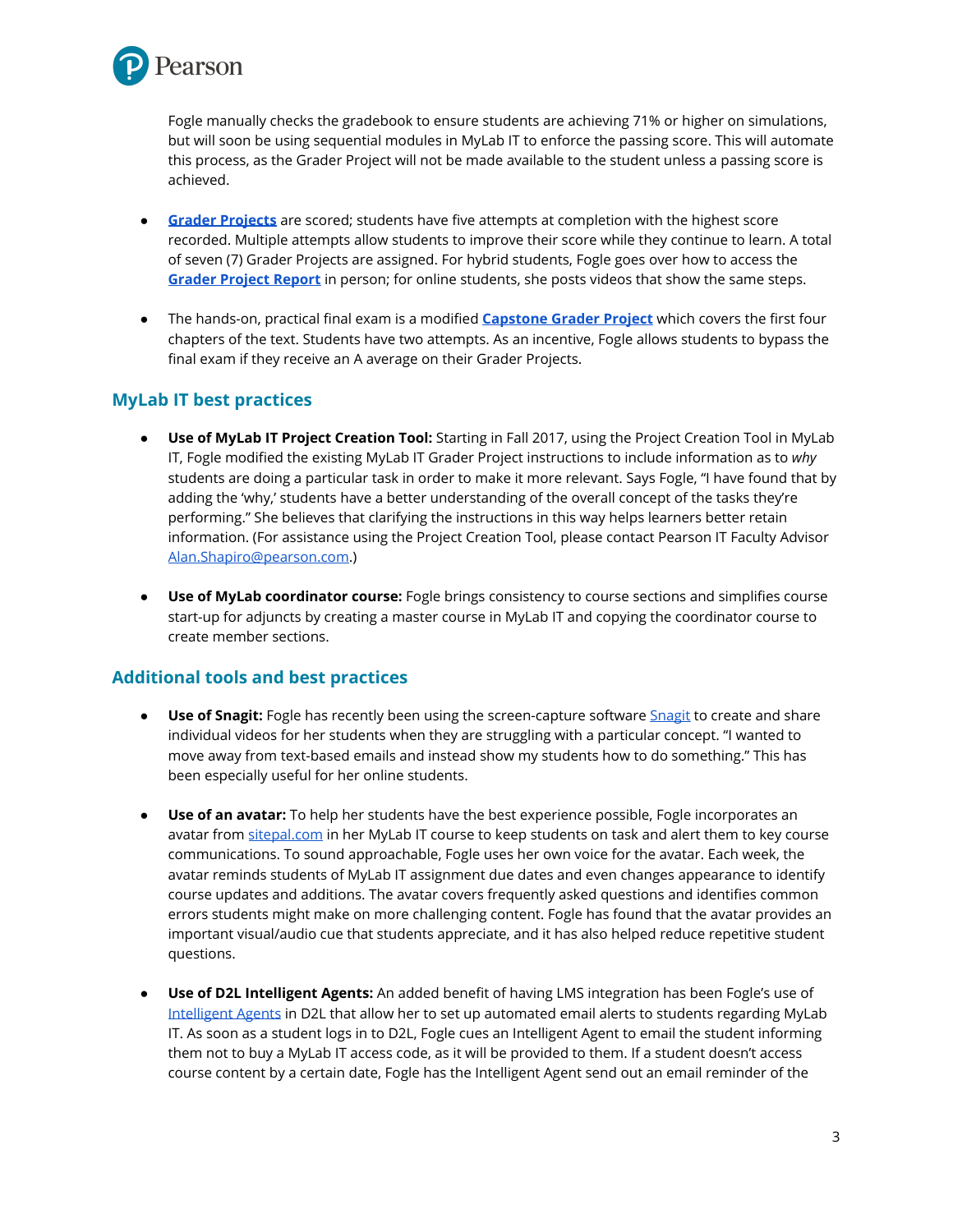

work due. If a certain score is not achieved on a Grader Project, Fogle has prompted the Intelligent Agent to automatically email specific resources such as links to videos to help the student improve.

#### **Assessments**

- 63% MyLab IT Grader Projects (7)
- 20% Final exam
- 10% Class participation
- 7% Orientation quiz

### **Results and Data**

The final exam for the course is a modified Capstone Grader Project for Excel Chapters 1–4. Students are able to bypass the final exam if they received an A average on their seven Grader Projects. In the second seven-week term of Fall 2018, 28 students completed the course. Four students who did not complete the course or take the final exam were removed for the purpose of this analysis. Figure 1 shows the following:

- In Fall 2018, 50% of students received an A letter grade on their Grader Projects and bypassed the final exam. All of these students received an A final course letter grade.
- Of the 14 students who took the final exam, 13 passed (93% pass rate). One student received an A in the course, seven received a B in the course, and five received a C in the course.
- Only one student who took the final exam did not pass and received a course letter grade of D.
- In total, the course pass rate was 96%.



#### **Course pass rate and final exam pass rate**

Figure 1. Course Pass Rate, Final Exam Pass Rate, and Exemption Details, Fall 2018 (*n*=28)

## **The Student Experience**

To gather student feedback on MyLab IT, an optional survey was sent at the end of Fall 2018. Although the response rate was too low to include summary data, open-ended comments on the benefits of MyLab IT included the following:

- *"It was extremely helpful to see my mistakes and fix them myself."*
- *"Helped break down the lessons. The videos were very helpful as well."*
- *"[Simulation Trainings] taught me how to perform the task I needed to. I learn more by seeing and [completing activities] hands on."*